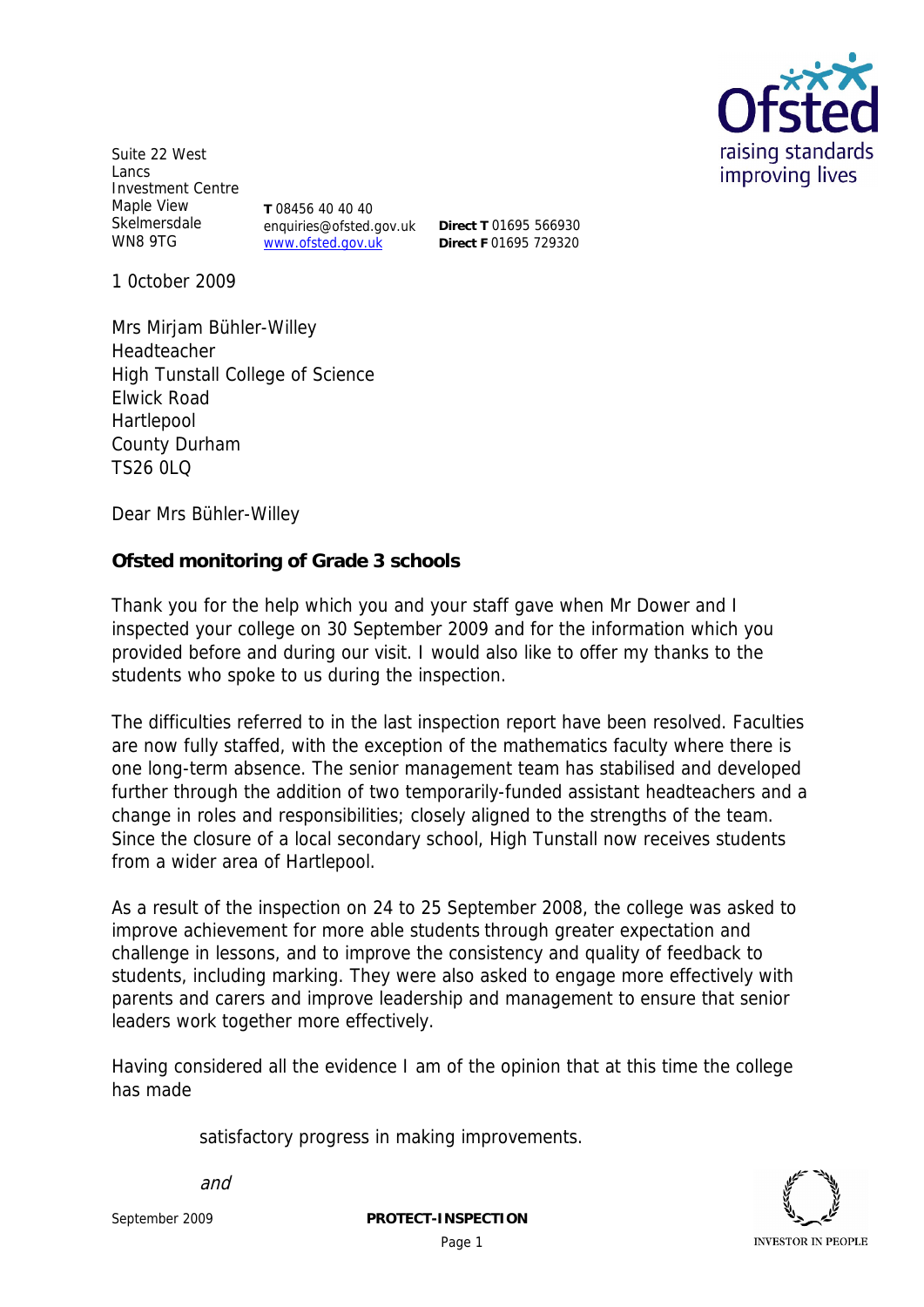

satisfactory progress in demonstrating a better capacity for sustained improvement.

Attainment at Key Stage 4 improved significantly in 2009, following a dip in 2008. Provisional examination results indicate the college has attained the highest–ever proportion of students gaining five GCSEs grades A to C, and when including English and mathematics. A high proportion of students gained A\*or A grades in history, geography, physical education and the three specialist-college science subjects. Indeed, the college's specialist status in science continues to impact positively on its work; standards are high, good practice in faculties is shared across the school and all targets are met or exceeded.

College assessment information indicates students in all year groups are making generally good and sometimes very good progress during the year. However, the progress of more able students in lessons observed during the inspection is more variable and therefore satisfactory overall. In the best lessons, teachers' good subject knowledge and use of questioning helps to challenge students thinking and moves them on quickly in their learning. Assessment information is used to make sure lessons are planned to challenge all, including the most able, to achieve their best. This is not always the case and in more satisfactory lessons all students tackle the same work so opportunities to challenge and stretch higher ability students are more limited. Marking and feedback to students is improving due to senior leaders' focus on this and they are taking concerted action this year to ensure remaining inconsistencies in marking, feedback and challenge to more able students in faculties and classes are eradicated.

Senior leaders and governors are developing a range of strategies to improve communications with parents and carers and some are beginning to bear fruit. For example, following parental concerns, senior leaders have re-instigated parent evenings, developed Year 10 information evenings and Year 9 option evenings. Parent feedback has been positive. The development of a parent web-based portal is nearly complete with the aim of providing an added opportunity for parents to be more involved in their children's learning.

The leadership team have worked well over the past year to become a coherent and homogenous team. They have developed a clear, focused cycle of monitoring and review of the work of the college and the progress of students. This process now provides a tight link to the performance management of staff and the accountability of all in the college's improvement. Faculty leaders and middle managers have continued to develop their leadership roles effectively. They believe there is a far greater sense of common purpose across the college and say they are moving forward successfully. Senior leaders cite the good improvement in standards as an example of the impact of their work. Senior leaders' evaluation of their current work is insightful and honest. However more needs to be done to make sure the college